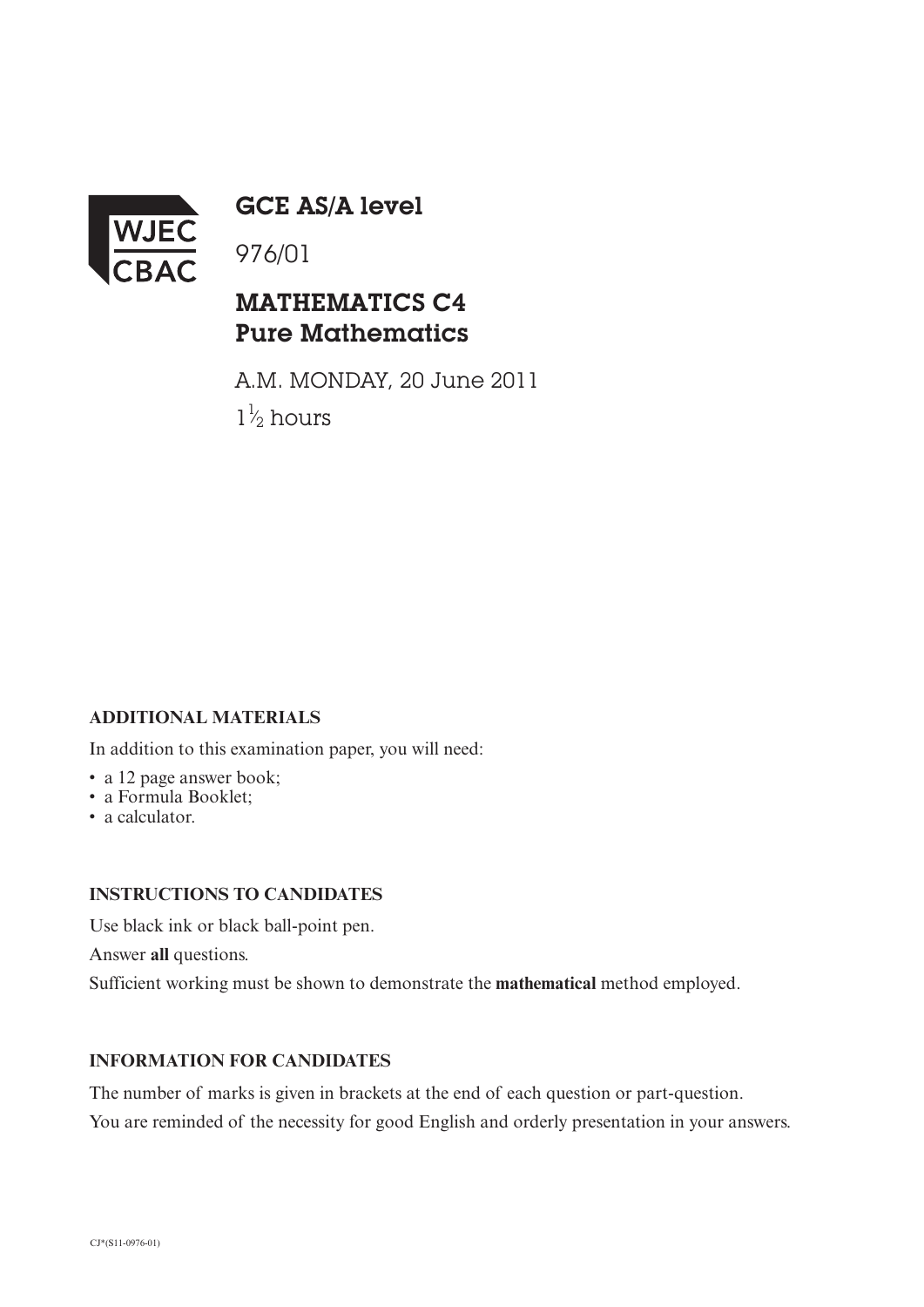- **1.** Given that  $f(x) = \frac{x^2 + x + 13}{(x 2)^2(x 3)}$ ,  $f(x) = \frac{x^2 + x + 13}{(x + 2)^2 (x - 3)}$ 2 2 13  $2)^2(x-3)$ 
	- $(a)$  express  $f(x)$  in terms of partial fractions, [4]
	- *(b)* evaluate

 $f(x)dx$  $\int_6^7 f(x) dx$ ,

giving your answer correct to three decimal places. [3]

**2.** Find the equation of the normal to the curve

$$
x^4 - 2x^2y + y^2 = 4
$$

at the point  $(1, 3)$ . [5]

**3.** *(a)* Find all values of *x* in the range  $0^{\circ} \le x \le 180^{\circ}$  satisfying

$$
\tan 2x = 4 \tan x. \tag{5}
$$

(b) Express  $7\cos\theta + 24\sin\theta$  in the form  $R\cos(\theta - \alpha)$ , where  $R$  and  $\alpha$  are constants with  $R > 0$  and  $0^{\circ} < \alpha < 90^{\circ}$ . Hence, find all values of  $\theta$  in the range  $0^{\circ} \le \theta \le 360^{\circ}$  satisfying

$$
7\cos\theta + 24\sin\theta = 16.\tag{6}
$$

**4.** The curve *C* has the parametric equations

 $x = 3\cos t$ ,  $y = 4\sin t$ .

The point *P* lies on *C* and has parameter *p*.

- *(a)* Show that the equation of the tangent to *C* at the point *P* is  $(3 \sin p) y + (4 \cos p) x - 12 = 0.$  [5]
- *(b)* The tangent to *C* at the point *P* meets the *x*-axis at the point *A* and the *y*-axis at the point *B*. Given that  $p = \frac{\pi}{n}$ , 6
	- (i) find the coordinates of *A* and *B*,
	- (ii) show that the exact length of  $AB$  is  $2\sqrt{19}$ . [4]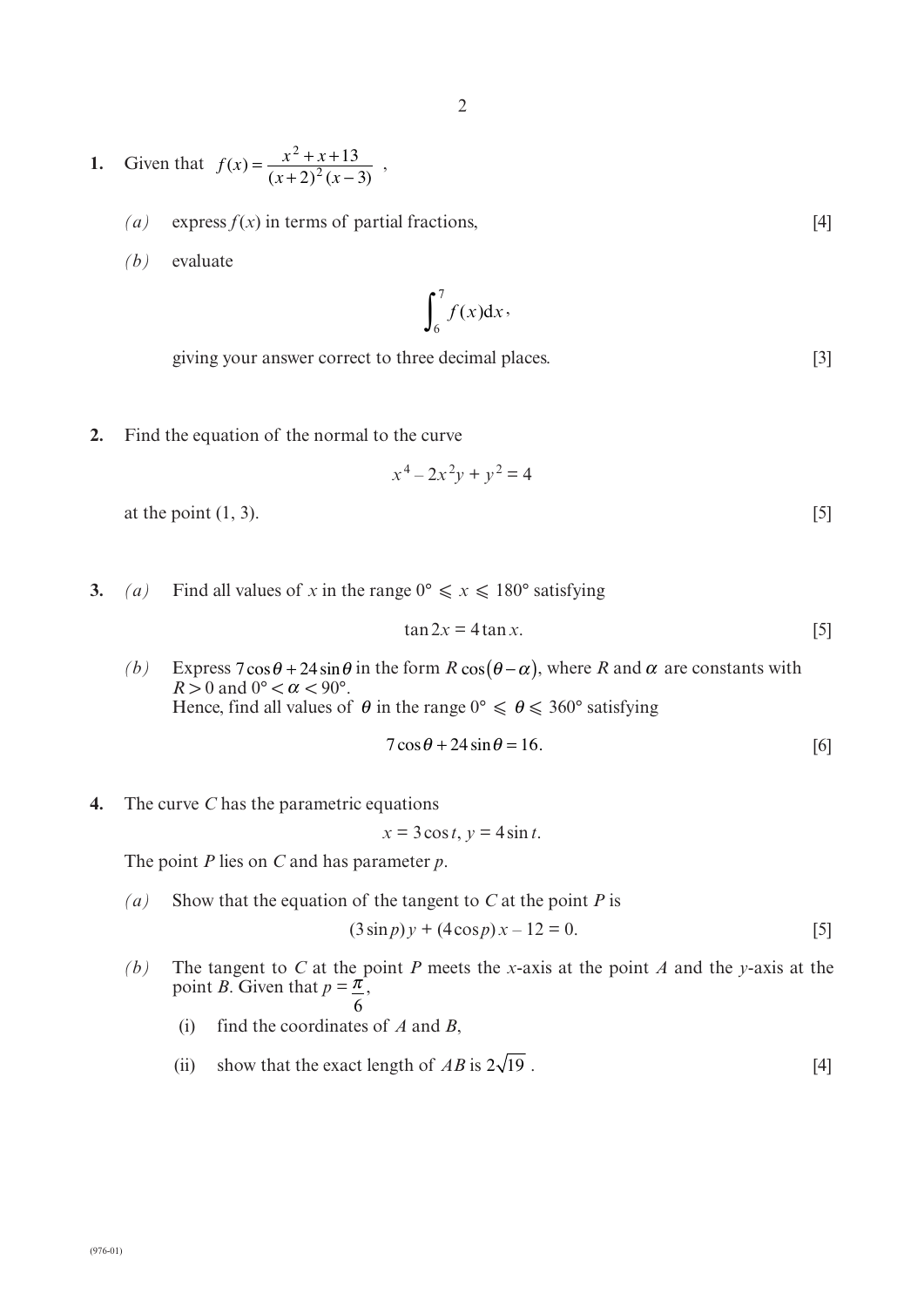**5.** The region shaded in the diagram below is bounded by the *x*-axis and that part of the curve with equation  $x^2 + y^2 = 9$  lying above the *x*-axis. The points of intersection of the curve with the coordinate axes are denoted by *A*, *B* and *C*.



- *(a)* Write down the coordinates of *A*, *B* and *C*. [1]
- *(b)* (i) By carrying out an appropriate integration, find the volume generated when the region shaded in the diagram is rotated through four right-angles about the *x*-axis.
	- (ii) Give a geometrical interpretation of your answer. [4]
- **6.** Expand  $4(1+2x)^2 \frac{1}{(1+3x)^2}$  in ascending powers of *x* up to and including the term in  $x^2$ . State the range of values of *x* for which your expansion is valid. [7] *x x* 1 2

7. (a) Find 
$$
\int x \sin 2x dx
$$
. [4]

*(b)* Use the substitution  $u = 5 - x^2$  to evaluate

$$
\int_0^2 \frac{x}{(5-x^2)^3} dx
$$
 [4]

# **TURN OVER**